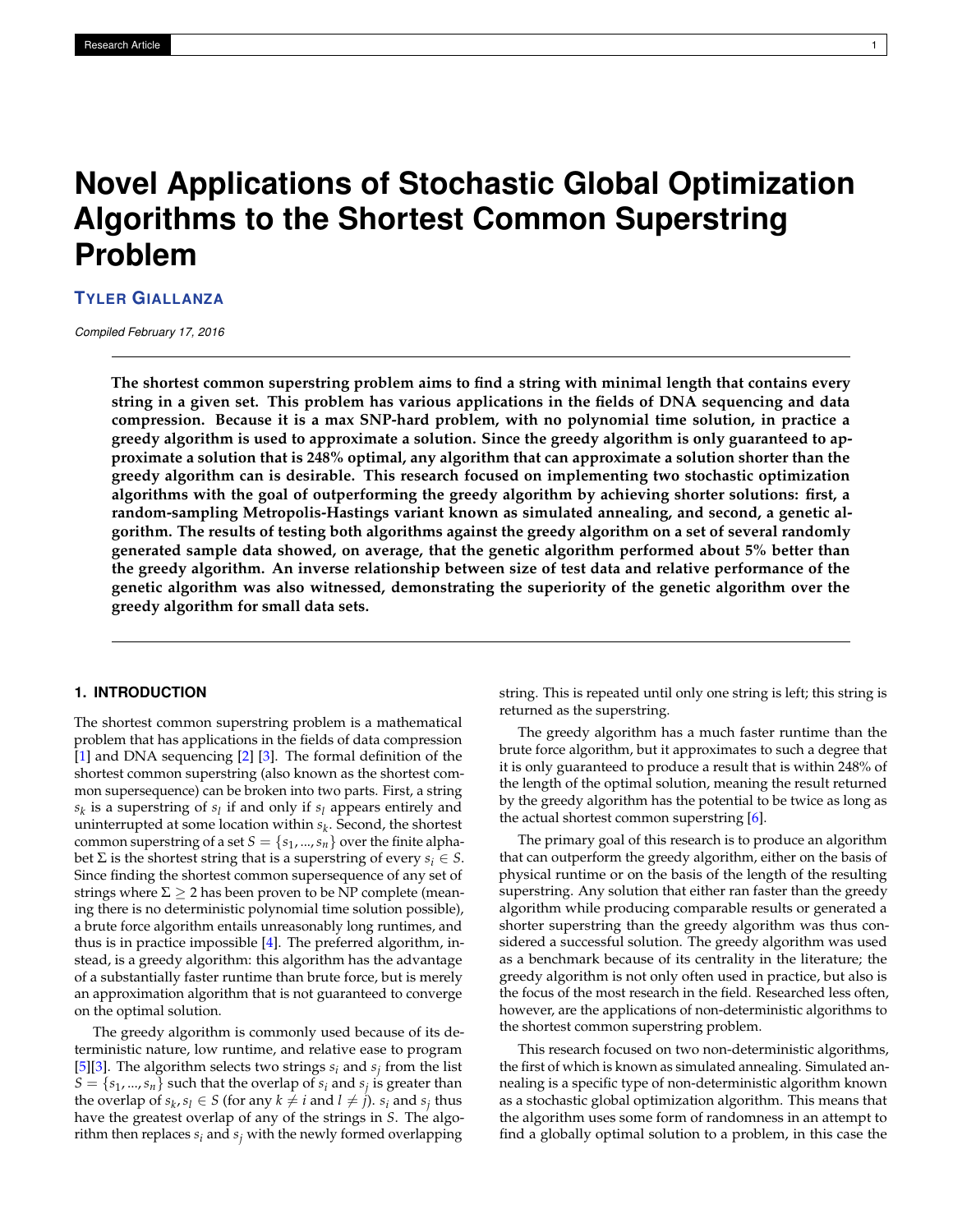shortest common superstring problem. Simulated annealing specifically goes about this in a manner similar to that of the hill climbing algorithm. First, the algorithm picks a random starting point. Next, it looks at a neighbor of that point. If the neighbor results in a shorter superstring than the current point, the neighbor will become the current point, and the algorithm will continue neighbor to neighbor, improving as it goes along. The issue with the hill climbing algorithm is its tendency to get stuck in local optima (Figure [1\)](#page-1-0).

<span id="page-1-0"></span>

**Fig. 1.** The hill climbing algorithm gets stuck in local optima.

Because the algorithm only moves to a neighboring point if it is better than the current point, it has no way to escape a locally optimal solution. Simulated annealing improves upon this model by adding a probability of accepting a worse solution. This allows the simulated annealing algorithm to escape from local optima. At the start, there is a high probability of accepting a bad solution, meaning the algorithm can easily escape locally optimal solutions. As time goes on, however, the probability of accepting a worse solution decreases, allowing the algorithm to "lock in" on the globally optimal solution.

The second algorithm tested is a genetic algorithm. Genetic algorithms, like simulated annealing, are stochastic global optimization algorithms. Genetic algorithms work by mimicking the process of evolution, gradually selecting for the best solution. The genetic algorithm begins with a random population of individuals. From here, the probability that each individual will pass on their genetic material is determined based on fitness – the fitter the individual, the more likely it will pass on its genetic material to the next generation. Over time, the fitter individuals begin exchanging genetic material, resulting in better and better results as time goes on. Genetic variance is also introduced through random mutations, which allows genetic algorithms to escape from local optima as well.

Due to the non-deterministic nature of the two algorithms tested, running each algorithm multiple times yields different results. Therefore, parallel versions of both algorithms were also tested, with multiple versions of the algorithm running simultaneously. This provides a large advantage to the genetic algorithm especially because the different instances can exchange information: if one instance finds a particularly promising solution, it can pass that information along so the other instances can use it as a starting point.

Stochastic global optimization algorithms were chosen for their inherent parallelization and for the lack of research on their applications to the shortest common superstring problem. Because both algorithms have outperformed greedy algorithms in other problems [\[7\]](#page-5-6) [\[8\]](#page-5-7), it was of particular interest whether or not they would be able to do the same for the shortest common superstring problem.

## **2. MATERIALS AND METHODS**

## **A. Materials**

The entirety of the research was conducted on an HP envy Touchsmart 15 laptop with an Intel i7-4700mq processor and 8 GB of DDR3 RAM. The program was coded for in the Python 2.7 programming language, and was compiled by the 64 bit PyPy compiler for Python 2.7 on Windows 10. Code was written using the Vim text editor running on the Linux Mint 15 operating system. The code is attached in appendix A; the entirety of the code is present, and every line was written solely by the author of the paper.

#### **B. Greedy Algorithm**

For the purposes of running as a benchmark to test the other algorithms against, a greedy algorithm was implemented. The greedy algorithm was implemented based on that presented in [\[9\]](#page-5-8); the implementation was designed to best reflect the standard greedy algorithm that appears in the literature. In short, the greedy algorithm operates by finding the two strings in the list with the largest overlap. The algorithm then merges those strings into one string, and repeats the process until only one string remains (see Introduction for a more formal description). A pseudocode outline is found in algorithm [1.](#page-1-1)

<span id="page-1-1"></span>

| <b>Algorithm 1.</b> Greedy Algorithm |  |  |  |  |  |
|--------------------------------------|--|--|--|--|--|
|--------------------------------------|--|--|--|--|--|

|     | 1: <b>procedure</b> GREEDY(strings)                                       |
|-----|---------------------------------------------------------------------------|
| 2:  | while $length(strings) > 1$ do<br>$\triangleright$ Stop when only one     |
|     | string is left                                                            |
| 3:  | <b>for</b> $i \leftarrow 0$ , length(strings) <b>do</b>                   |
| 4:  | for $j \leftarrow 0$ , length(strings) do                                 |
| 5:  | <b>if</b> strings[i] $\neq$ strings[j] <b>then</b>                        |
| 6:  | if overlap(strings[i], strings[j]) < record                               |
|     | $\triangleright$ Find the largest overlap between any two strings<br>then |
| 7:  | $record \leftarrow overlap(strings[i], strings[i])$                       |
| 8:  | $first \leftarrow i$                                                      |
| 9:  | second $\leftarrow i$                                                     |
| 10: | strings.remove(first)                                                     |
| 11: | strings.remove(second)                                                    |
| 12: | strings.add(record)                                                       |
| 13: | return strings $[0]$                                                      |
|     |                                                                           |

#### <span id="page-1-2"></span>**C. Simulated Annealing**

The simulated annealing algorithm operates by taking a directed random walk through all the possible solutions to the input. The first iteration begins by creating a random ordering of the input strings. The fitness of each random ordering, a measure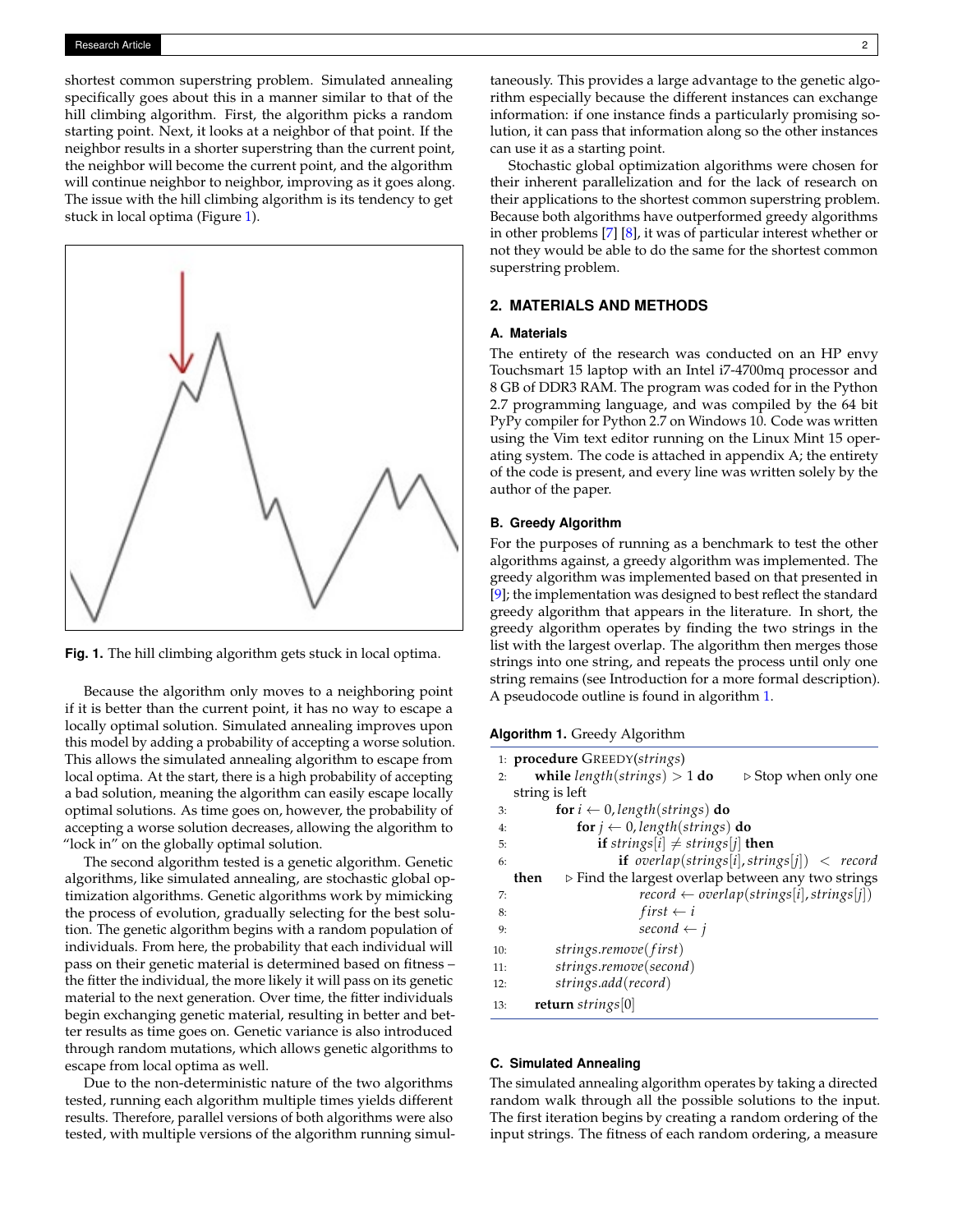of how desirable that particular random solution is, is then determined by calculating the length of the superstring created by overlapping all adjacent strings. From this fitness measure, it can be determined which random ordering is preferable; for example, consider the following strings:

> 0 1 2 abba baaaa bbbabba

Two different strings orderings, such as  $\{0, 1, 2\}$  and  $\{2, 0, 1\}$ , yield different length strings:

| $\{0,1,2\}$        | $\{2,0,1\}$       |
|--------------------|-------------------|
| abba+baaaa+bbbabba | bbbabb+abba+baaaa |
| abbaaaabbbabba     | bbbabbabaaaa      |
| length: 14         | length: 12        |

If the fitness of the current iteration is better than the fitness of the previous iteration, the current ordering is a better solution and it is thus saved as the value to beat (herein referred to as the "saved value"). If the fitness of the current iteration is worse than the fitness of the previous iteration, there is a probability that it will still be chosen as the saved value. This probability is based on two factors.

First, the difference in the fitnesses – this makes it much less likely that a large setback is incurred. Second, the amount of time that the algorithm has been running – this means bigger risks will be taken when the algorithm first starts, but near the end the algorithm will "zero in" on the best solution instead of jumping around randomly to worse solutions. The rationale behind sometimes choosing a worse solution is the genius of the simulated annealing algorithm – by choosing a worse value in the short term, the long term benefit is the ability to escape local optima (see introduction). Finally, a neighbor of the saved value is selected randomly, and the same process is repeated. A neighbor is determined by randomly swapping two adjacent strings in the saved value: by making such a relatively small change, good solutions are conserved because merely swapping two adjacent strings is a minute change that is unlikely to negatively impact the solution too much. The process of selecting a neighbor of the saved value, changing the saved value if a better result is found, and repeating continues until a certain number of iterations is reached, at which point the algorithm returns the saved value as its solution. The pseudocode of the implementation is outlined in algorithm [2.](#page-2-0)

<span id="page-2-0"></span>

|  |  | Algorithm 2. Simulated Annealing |  |  |
|--|--|----------------------------------|--|--|
|--|--|----------------------------------|--|--|

| 1: <b>procedure</b> $SA(strings, t_{max}, t_{min}, \sigma)$                           |
|---------------------------------------------------------------------------------------|
| $t \leftarrow t_{max}$                                                                |
| $\lambda \leftarrow \text{rand}(0,1)$ $\triangleright$ random function non-inclusive  |
| saved_strings $\leftarrow$ rand_perm(strings) $\triangleright$ gets a random          |
| permutation of the string indices                                                     |
| while $t \geq t_{min}$ do                                                             |
| $new\_strings \leftarrow rand\_swap(saved\_strings)$<br>$\triangleright$ gets a       |
| random shuffle of the saved strings                                                   |
| $\Delta \leftarrow \text{fitness(new\_strings)} - \text{fitness(saved\_strings)}$     |
| if $\Delta \leq 0$ or $(\Delta > 0$ and $rand(0, 1) \leq e^{\frac{-\Delta}{t}})$ then |
| saved_strings $\leftarrow$ new_strings                                                |
| $t \leftarrow te^{\frac{-\lambda t}{\sigma}}$                                         |
| return saved_strings                                                                  |
|                                                                                       |

As previously mentioned, the probability of choosing a worse solution decreases over time. This probability is represented as **a** "temperature," or t, which is reduced by a factor of  $e^{\frac{-\lambda t}{\sigma}}$  every iteration. The use of this reduction factor is known as Boltzman Annealing [\[10\]](#page-5-9), and it was chosen because it is a conservative solution that slowly reduces temperature; there are other reduction factors that are used, but they lower temperature more quickly [\[11\]](#page-5-10). In the implementation, the value of  $\sigma$  was set to 0.09. Additionally, the value of *tmax* was set to 100, and the value of *tmin* was set to 0.0005.

In its final implementation, the simulated annealing algorithm was parallelized. This was accomplished simply by running multiple instances of the algorithm simultaneously and selecting the result that was the best across all instances; because simulated annealing conducts a random walk through the possible solutions, running multiple instances simultaneously simply increases the likelihood that an optimal solution will be found by covering more possible solutions.

#### <span id="page-2-1"></span>**D. Genetic Algorithm**

A sequential version and a parallel version of a genetic algorithm were implemented as well. The genetic algorithm follows the basic outline patterned in the literature [\[12\]](#page-5-11): first, an initial population is randomly generated. Next, the viability of each solution is determined by a fitness function. Finally, various genetic operations are applied to the initial population in order to generate a new population of potentially fitter individuals. The genetic operations are applied in proportion to the fitness of each individual of the population; the idea is for fitter individuals to be more likely to pass their genetic material to the next generation than non-fit individuals, mimicking the natural process of evolution.

The fitness function implemented is modeled off of the rank space method [\[13\]](#page-5-12). The rank space method is unique in that it operates based on a relative ordering of individuals rather than an absolute ranking; instead of using the actual fitness value of each individual to determine the probability of reproduction, all of the individuals are ranked in order of fitness and the rank is used to determine the probability of reproduction. This subtle difference yields large results; the relative ranking system does not place as much value on fitness as does the absolute ranking system, encouraging diversity of solutions and allowing the algorithm to escape local optima.

In short, the fitness function ranks all of the individuals based on fitness; the higher an individual is on this list, the more likely it is to be picked for genetic operation, thus passing itself on to future generations. In detail, a value  $P_c$  represents the probability that the best individual is chosen. The chance that each subsequent individual is chosen is reduced by a factor of *Pc* such that the probability of the *n*th best solution being chosen is

$$
(1-P_c)^{n-1}
$$

In the implementation,  $P_c$  was set to 0.05 [\[12\]](#page-5-11). This means that there was a 5% chance of the best individual being chosen, a 4.75% chance of the second best individual being chosen (if the first was not chosen), a 4.5125% chance of the third best individual being chosen (if the first and second were not chosen), and so on.

After the fitness function decides which individuals will survive into the next generation, the genetic operations are applied. The genetic algorithm implemented utilizes three different genetic operations: selection, crossover, and mutation. Of these,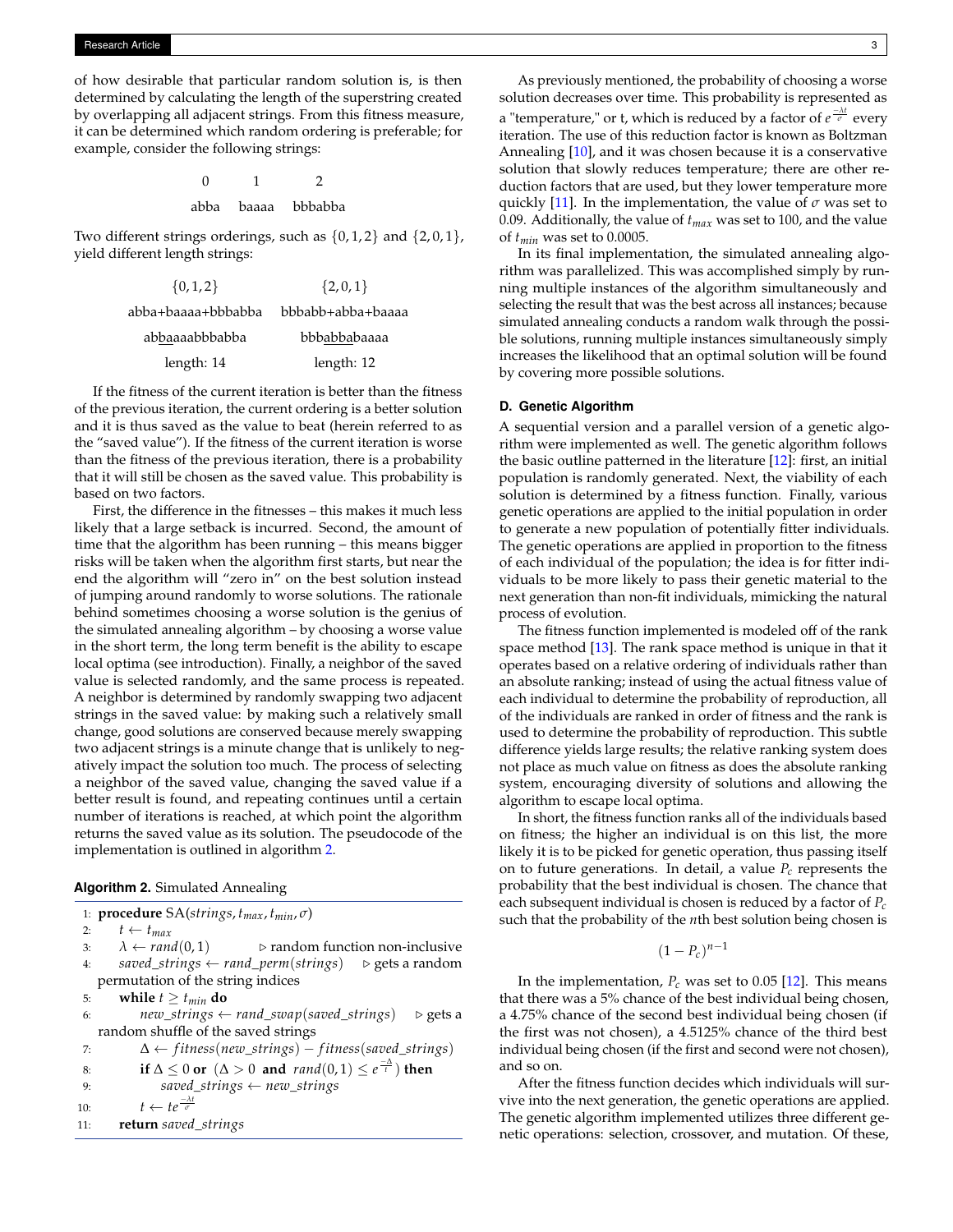selection is the simplest. Selection simply means the current individual is replicated in its entirety. The advantage of selection is that very good solutions get conserved. If a solution is particularly good, it makes since that it should be copied into the next generation. However, the drawback of selection is that in and of itself it does not allow for diversity. The selection operation doesn't change anything; nothing is allowed to improve, which undermines the purpose of evolution.

Crossover attempts to add diversity to the next generation. In genetic crossover, information from two different individuals is exchanged, creating two new children with some information from each parent. The type of crossover implemented in this algorithm is two point crossover. In Two point crossover, two parents are chosen. Then, part of each parent is exchanged with the other parent at a random location to form two children (Figure [2\)](#page-3-0).

<span id="page-3-0"></span>

**Fig. 2.** Two point genetic crossover with a length of 3. Child 1 is formed by crossing parent 2 into parent 1 at the indices 1, 2, and 3. Child 2 is formed by crossing parent 1 into parent 2 at the indices 0, 1, and 2. The crossover is "two point" because the starting location is different in each parent.

Crossover has an advantage over selection because it increases the diversity of the next generation. Each child is different from both parents, making it more probable that a new solution will be found. The issue with crossover is the potential of finding a worse solution – it is possible that the parts taken from each parent combine poorly. However, just like genetic crossover in the biological sense, it is far more likely that a good solution will be found. Therefore, crossover is the "middle of the road" genetic operator – it creates more diversity than selection, but is less error-prone than the final operator: mutation.

Mutation is the most extreme of the genetic operators. As the name implies, mutation randomly changes an individual in the pursuit of diversity. The mutation implemented relies on a localized shuffle of the original individual. Two random numbers are generated: a start index, and an end index. Then, every value between the start and end indices are randomly shuffled. This was the chosen method because it has a more moderate effect – only a small area of the individual is effected rather than the entirety, causing small, incremental changes rather than large, sporadic ones.

In combination, all three genetic operations work together to ensure diversity as well as conservation of the best solutions. As implemented, selection was used 10% of the time, crossover was used 45% of the time, and mutation was used 45% of the time [\[14\]](#page-5-13). The process of fitness selection and genetic operation to generate the next generation continues for 800 generations, where each generation has a population size of 50 individuals [\[12\]](#page-5-11), and then the algorithm terminates, returning the best

individual of the most recent generation as its solution. The pseudocode is as follows in Algorithm [3.](#page-3-1)

# <span id="page-3-1"></span>**Algorithm 3.** Sequential Genetic Algorithm

|     | 1: <b>procedure</b> $GA(strings,gens, pop, Pselection, Pmutation, Pcrossover)$              |
|-----|---------------------------------------------------------------------------------------------|
| 2:  | initialize current_gen with first generation                                                |
| 3:  | for $i \leftarrow 0$ , gens do                                                              |
| 4:  | $current\_gen\_fitness \leftarrow fitness(current\_gen)$                                    |
| 5:  | $next\_gen \leftarrow sort_by_{fitness}(\text{current\_gen}, \text{current\_gen\_fitness})$ |
| 6:  | $current\_gen.close$ ()                                                                     |
| 7:  | while $j < pop$ do                                                                          |
| 8:  | if $j <  P_{selection} * pop $ then                                                         |
| 9:  | $current\_gen.add(selfon(current\_gen))$                                                    |
| 10: | $j \leftarrow j+1$                                                                          |
| 11: | else if $j <  P_{mutation} * pop $ then                                                     |
| 12: | $current\_gen.add(mutation(current\_gen))$                                                  |
| 13: | $i \leftarrow i+1$                                                                          |
| 14: | else                                                                                        |
| 15: | current_gen.add(crossover(current_gen))                                                     |
| 16: | $i \leftarrow i + 2$                                                                        |
| 17: | return $next\_gen[0]$                                                                       |

As with simulated annealing, a parallel version of the genetic algorithm was also implemented. This amounted to multiple instances of the algorithm running, seeded with different starting points. The added advantage of parallelizing a genetic algorithm is the introduction of a new genetic operator: migration. Migration works across all running instances of the genetic algorithm. Beforehand, a random generation is chosen to be the start of the migration period. Once that generation is reached, every ten generations two of the running instances exchange their top performing individual (Figure [3\)](#page-3-2).

<span id="page-3-2"></span>

**Fig. 3.** An example of migration starting at generation 37.

This allows all instances of the genetic algorithm to converge on optimal solutions; if one of the instances has found a globally optimal solution, it can share its results with the rest of the instances. When all of the running instances have terminated, the overall best solution is chosen and returned as the solution.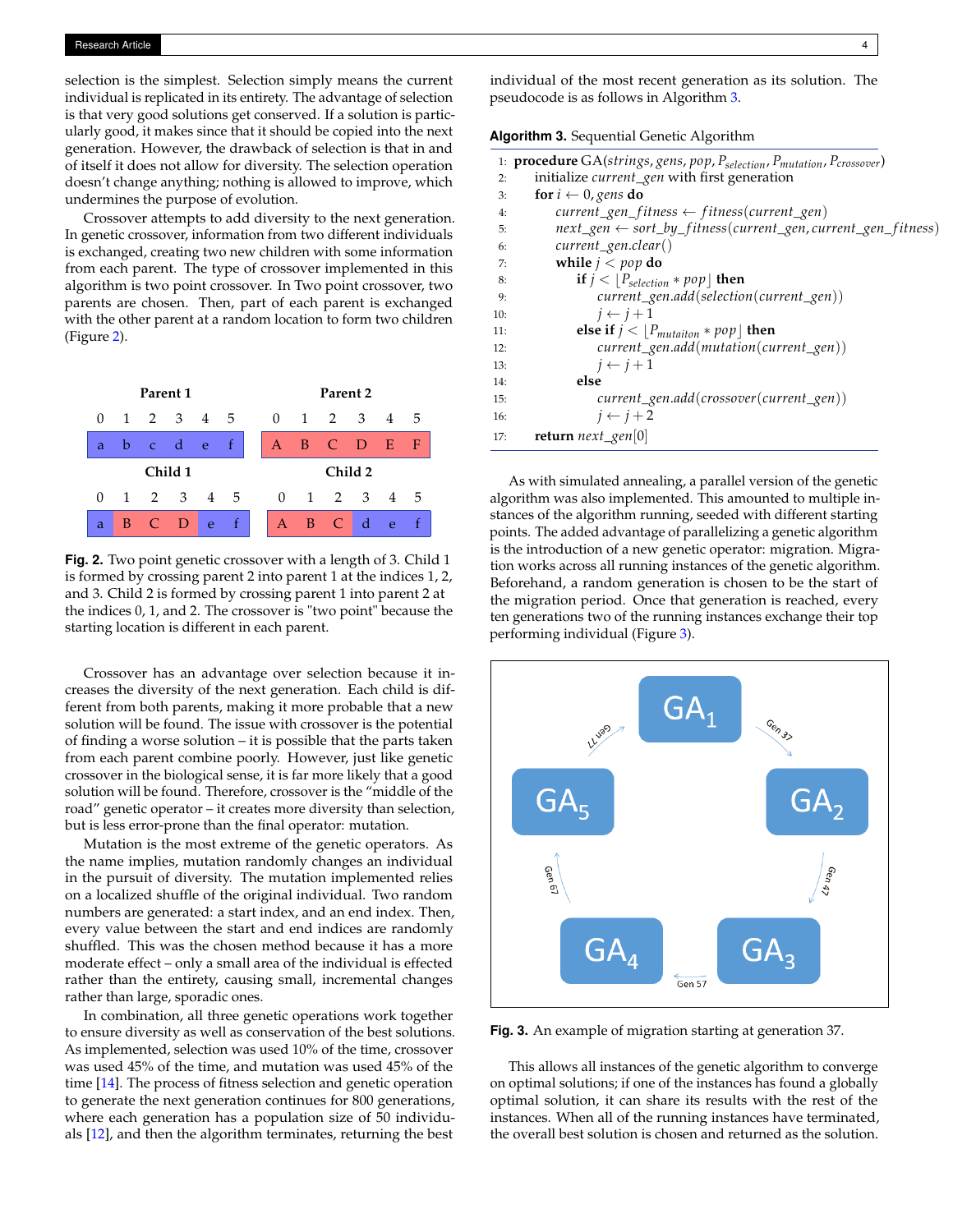## **3. RESULTS**

The data were collected by compiling the attached code with the PyPy 64-bit compiler for Python 2.7. Tests were run on the Windows 10 operating system (see materials for machine specifications). For both simulated annealing and the genetic algorithm, two different tests were run. The first test used a sample size of 10 randomly generated strings, each of a random length between 10 and 20, and the second used a sample size of 20 randomly generated strings, also of a random length between 10 and 20 [\[15\]](#page-5-14). Each sample size was tested over 5 trials, and the results of those trials were averaged.

Results are reported in terms of relative performance to the greedy algorithm benchmark. For example, a score of 5% means the tested algorithm produced a result 5% shorter than the greedy algorithm.

<span id="page-4-0"></span>**Table 1. Genetic Algorithm Length Data (Average)**

|    |     |     | Strings Greedy Genetic Genetic Improvement |
|----|-----|-----|--------------------------------------------|
| 10 | 107 | 101 | 5.698%                                     |
| 20 | 207 | 198 | $4.4\%$                                    |

The data for the genetic algorithm demonstrate a 4.782% improvement over the greedy algorithm, with the genetic algorithm generating a shorter, or better, superstring in every trial. This can be broken down into the results for 10 strings and 20 strings: when run on 20 strings, the improvement was 4.4%, and when run on 10 strings the improvement was 5.698% (Table [1\)](#page-4-0).

<span id="page-4-1"></span>**Table 2. Simulated Annealing Length Data (Average)**

|    |     |     | Strings Greedy SA SA Improvement |
|----|-----|-----|----------------------------------|
| 10 | 110 | 113 | $-11.82\%$                       |
| 20 | 212 | 236 | $-2.95\%$                        |

The data for the simulated annealing algorithm demonstrate a -7.38% improvement over the greedy algorithm, with the simulated annealing algorithm generating a longer, or worse, superstring in every trial. As with the genetic algorithm, this can be broken into 10 string and 20 string results: the 20 string data set showed a -11.82% improvement, and the 10 string data set demonstrated a -2.95% improvement over the greedy algorithm (Table [2\)](#page-4-1).

<span id="page-4-2"></span>

|  |  |  | Table 3. Timing Data (Average) |  |
|--|--|--|--------------------------------|--|
|--|--|--|--------------------------------|--|

|    |      | Strings Greedy(ms) Genetic(ms) SA(ms) |       |
|----|------|---------------------------------------|-------|
| 10 | 597  | 10439                                 | 3715  |
| 20 | 1133 | 23995                                 | 23768 |

Both the genetic algorithm and the simulated annealing algorithm took far longer to run than the greedy algorithm. On average, the genetic algorithm took 28.2 times as long to run, and the simulated annealing algorithm took 24.7 times as long to run (Table [3\)](#page-4-2).

# **4. DISCUSSION**

Much of the work conducted was aimed at improving the results of the genetic algorithm. As a result, the algorithm underwent a variety of iterations, but the majority of the improvements can be separated into three distinct versions.

In the first version, the initial population was randomly generated from a solution space that includes all strings of a viable length, even strings that are not valid superstrings. Since the actual input strings tested were in binary, each individual was simply a random binary number. This solution was based off of the common method outlined in the literature [\[16\]](#page-5-15). However, the obvious issue with this representation scheme is that only a small minority of all strings are valid superstrings for a given data set; by including all strings, the solution space increased substantially. Additionally, the crossover and mutation genetic operations introduced the possibility of yielding an invalid superstring.

The second version fixed the representation issue by generating a random ordering of the input strings rather than an entirely random string. The rationale behind this decision is that every superstring can be represented as some ordering of the input strings that are overlapped. This is the same representation scheme used in the simulated annealing algorithm (see Materials and Methods, subsection  $C$ ). Although this new version takes longer to run because it has to overlap all of the input strings in order to find the superstring, it is much preferable because it generates valid superstrings. Additionally, this version fixed the crossover and mutation genetic operations. Both operations were modified to ensure that each new string ordering has one and only one copy of each string: crossover gets re-run if any duplicates are found, and mutation is a localized shuffle (see Materials and Methods, subsection [D\)](#page-2-1). This version improved substantially on the first version, but it was still imperfect – it generated results comparable to the greedy algorithm, but rarely produced shorter strings.

The third and final version fixed this issue by seeding the genetic algorithm with the greedy algorithm. This means that instead of starting with a random ordering of strings, the genetic algorithm starts with the ordering of strings generated by the greedy algorithm. In other words, the result from the greedy algorithm is "fed in" to the genetic algorithm for further improvement. The rationale behind this is that there is no reason for the genetic algorithm to start from scratch if it can instead start with the results of the greedy algorithm. The genetic algorithm, then, functions as a heuristic optimization to the greedy algorithm – the advantage of this is that if in the future someone comes up with a major improvement to the greedy algorithm, the genetic algorithm will improve as well.

The final version of the genetic algorithm, ran in parallel, ended up, on average, outperforming the greedy algorithm, generating superstrings 4.782% shorter than the greedy algorithm. The simulated annealing algorithm, on the other hand, generated superstrings 7% longer than the greedy algorithm. As such, the genetic algorithm is considered a viable alternative to the greedy algorithm, but the simulated annealing algorithm is not.

Additionally, the genetic algorithm incurred better performance with smaller data sets. The average improvement for the data set with 20 strings was 4.4%, and the average improvement for the data set with 10 strings was 5.698%; this suggests that the genetic algorithm is especially viable for smaller data sets.

Despite generating shorter superstrings than the greedy algorithm, the genetic algorithm will most likely not replace the